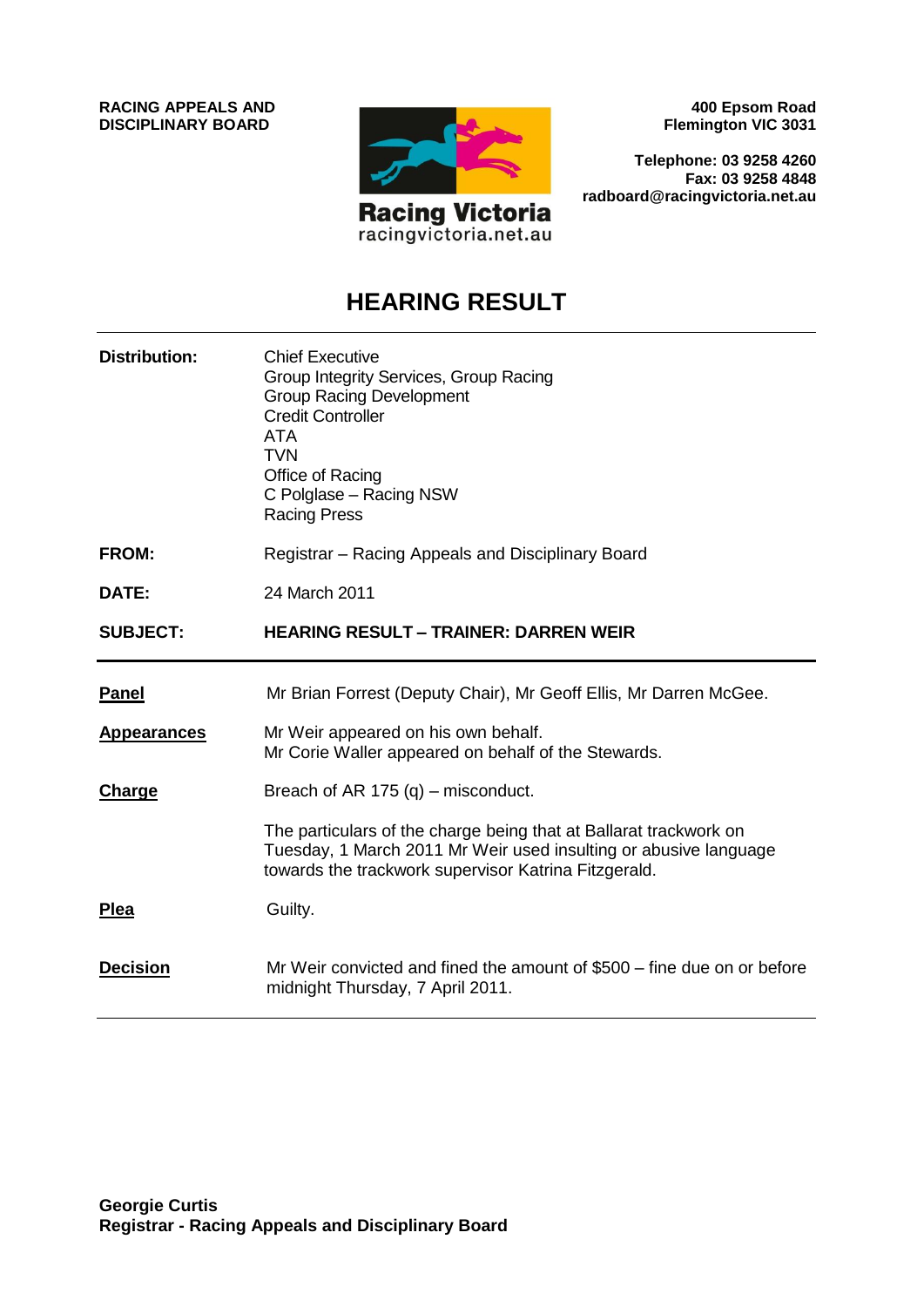# **TRANSCRIPT OF PROCEEDINGS**

#### **RACING APPEALS AND DISCIPLINARY BOARD**

\_\_\_\_\_\_\_\_\_\_\_\_\_\_\_\_\_\_\_\_\_\_\_\_\_\_\_\_\_\_\_\_\_\_\_\_\_\_\_\_\_\_\_\_\_\_\_\_\_\_\_\_\_\_\_\_\_\_\_\_\_\_\_

**MR B. FORREST, Deputy Chairman MR G. ELLIS MR D. McGEE**

#### **EXTRACT OF PROCEEDINGS**

# **DECISION**

# **TRAINER: DARREN WEIR**

#### **MELBOURNE**

# **THURSDAY, 24 MARCH 2011**

MR C. WALLER appeared on behalf of the RVL Stewards

MR D. WEIR appeared on his own behalf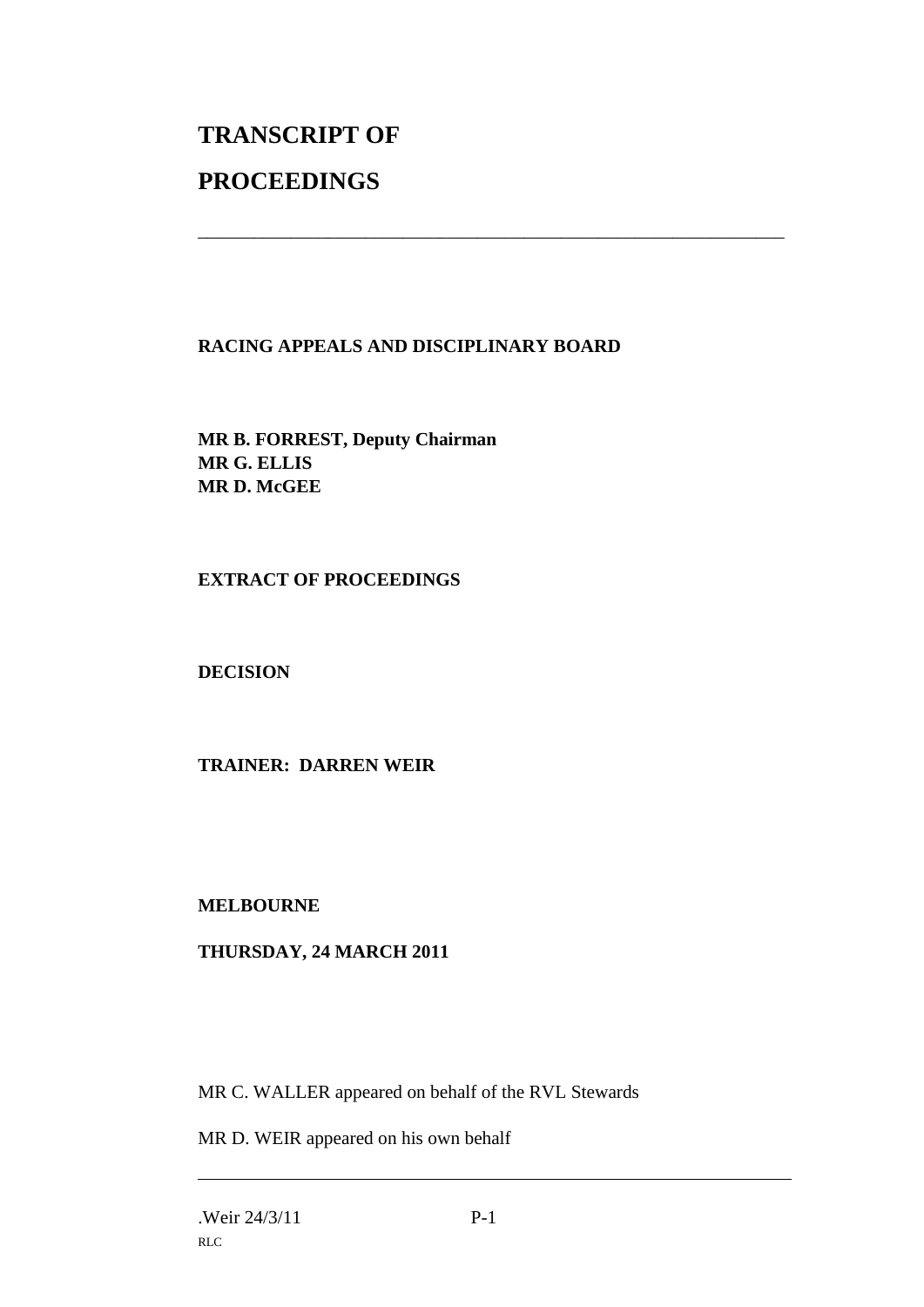DEPUTY CHAIRMAN: Arising out of an incident at trackwork at Ballarat on 1 March 2011, RVL Stewards charged licensed trainer Darren Weir with misconduct in breach of AR 175(q) following an investigation into a complaint made by trackwork supervisor, Mrs Katrina Fitzpatrick.

The Board accepts Mrs Fitzpatrick's evidence as to what occurred. The incident, as described in the transcript, I do not intend to repeat what was said, but it appears in the transcript at page 2, lines 21, 22 and 23.

In reminding Mr Weir of trackwork rules, Mrs Fitzpatrick was simply doing her job. Weir's response, in subjecting her to abusive language, was unacceptable behaviour and in the Board's view amounted to misconduct on his part towards an official.

In the circumstances, and having heard the evidence from Mr Weir, it is true that there may be some confusion in his mind as to the trackwork rules, but nonetheless that is not a justification for what he said to Mrs Fitzpatrick on this day.

Accordingly, the Board finds the offence proved and fines Mr Weir the sum of \$500, payable within 14 days of today's date.

Perhaps we should make further comment. In view of the evidence, the Board is concerned with the apparent lack of proper communication between the Ballarat Turf Club and the trainers, which in turn places the track manager in a